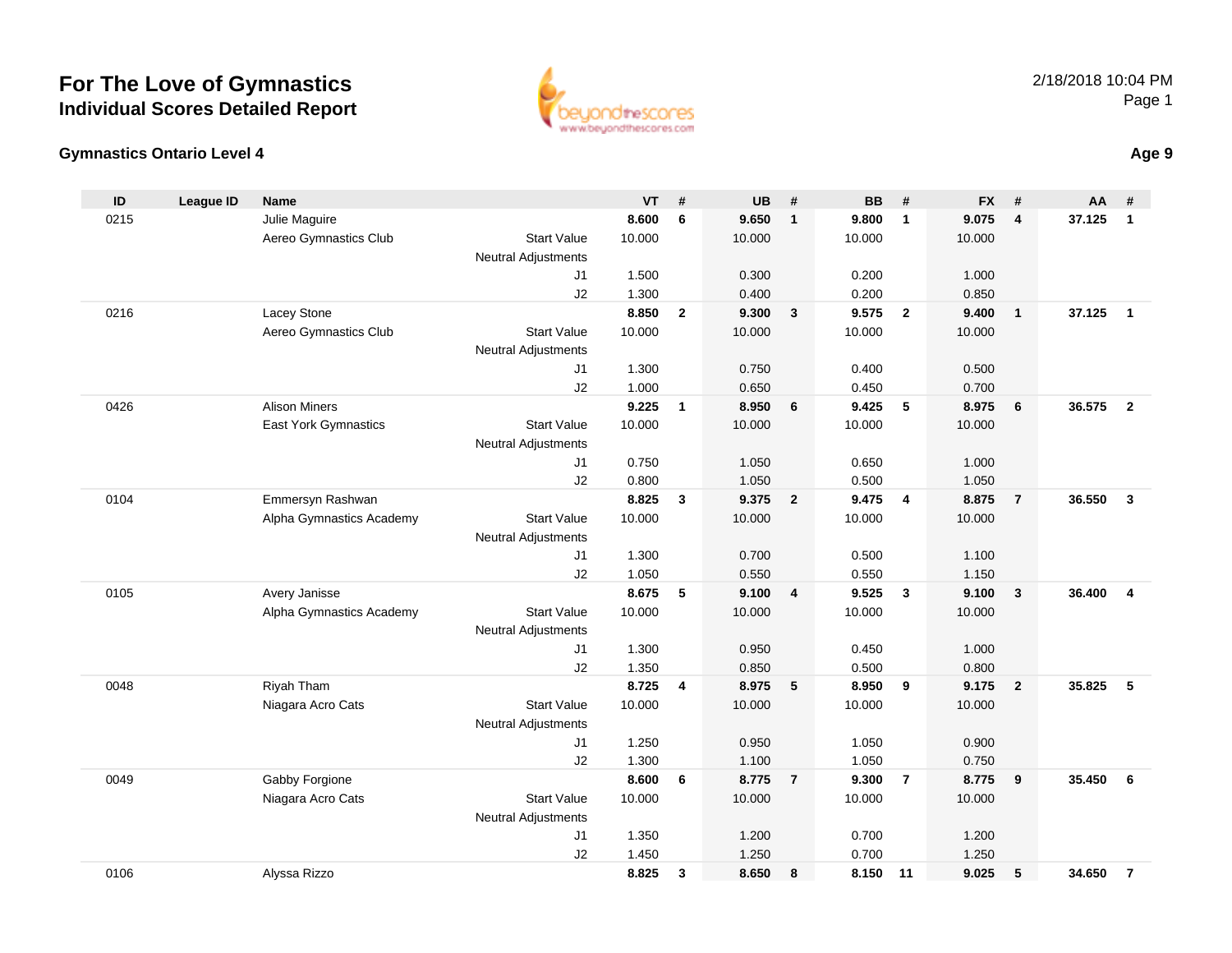

|      | Alpha Gymnastics Academy       | <b>Start Value</b>         | 10.000 |                | 10.000   |    | 10.000   |    | 10.000 |     |          |                |
|------|--------------------------------|----------------------------|--------|----------------|----------|----|----------|----|--------|-----|----------|----------------|
|      |                                |                            |        |                |          |    |          |    |        |     |          |                |
|      |                                | <b>Neutral Adjustments</b> |        |                |          |    | $-0.100$ |    |        |     |          |                |
|      |                                | J1                         | 1.250  |                | 1.350    |    | 1.700    |    | 1.050  |     |          |                |
|      |                                | J2                         | 1.100  |                | 1.350    |    | 1.800    |    | 0.900  |     |          |                |
| 0351 | Mila Furbacher                 |                            | 8.275  | 7              | 8.325    | 9  | 9.350    | 6  | 8.700  | 10  | 34.650   | $\overline{7}$ |
|      | Aspire Gymnastics              | <b>Start Value</b>         | 10.000 |                | 10.000   |    | 10.000   |    | 10.000 |     |          |                |
|      |                                | <b>Neutral Adjustments</b> |        |                |          |    |          |    |        |     |          |                |
|      |                                | J1                         | 1.650  |                | 1.800    |    | 0.650    |    | 1.200  |     |          |                |
|      |                                | J2                         | 1.800  |                | 1.550    |    | 0.650    |    | 1.400  |     |          |                |
| 0350 | Robyn Randen                   |                            | 8.275  | $\overline{7}$ | 7.250 11 |    | 9.100    | -8 | 8.825  | - 8 | 33.450 8 |                |
|      | <b>Aspire Gymnastics</b>       | <b>Start Value</b>         | 10.000 |                | 10.000   |    | 10.000   |    | 10.000 |     |          |                |
|      |                                | <b>Neutral Adjustments</b> |        |                |          |    |          |    |        |     |          |                |
|      |                                | J1                         | 1.650  |                | 3.000    |    | 0.950    |    | 1.100  |     |          |                |
|      |                                | J2                         | 1.800  |                | 2.500    |    | 0.850    |    | 1.250  |     |          |                |
| 0265 | Simona Mammoliti               |                            | 8.000  | 8              | 7.500    | 10 | 8.625    | 10 | 8.250  | 11  | 32.375   | - 9            |
|      | Hamilton Wentworth Regionettes | <b>Start Value</b>         | 10.000 |                | 10.000   |    | 10.000   |    | 10.000 |     |          |                |
|      |                                | <b>Neutral Adjustments</b> |        |                |          |    |          |    |        |     |          |                |
|      |                                | J1                         | 1.900  |                | 2.700    |    | 1.450    |    | 1.800  |     |          |                |
|      |                                | J2                         | 2.100  |                | 2.300    |    | 1.300    |    | 1.700  |     |          |                |
|      |                                |                            |        |                |          |    |          |    |        |     |          |                |

#### **Gymnastics Ontario Level 4**

| ID   | League ID | Name                                              |                            | $VT$ # |                         | <b>UB</b> | #                       | <b>BB</b> | #              | $FX$ # |                | $AA$ # |                |
|------|-----------|---------------------------------------------------|----------------------------|--------|-------------------------|-----------|-------------------------|-----------|----------------|--------|----------------|--------|----------------|
| 0207 |           | <b>Ashley Clare</b>                               |                            | 9.250  | $\overline{\mathbf{2}}$ | 9.125     | $\overline{\mathbf{2}}$ | 9.000     | -1             | 9.400  | $\mathbf{1}$   | 36.775 |                |
|      |           | Aereo Gymnastics Club                             | <b>Start Value</b>         | 10.000 |                         | 10.000    |                         | 10.000    |                | 10.000 |                |        |                |
|      |           |                                                   | <b>Neutral Adjustments</b> |        |                         |           |                         |           |                |        |                |        |                |
|      |           |                                                   | J1                         | 0.800  |                         | 0.900     |                         | 0.950     |                | 0.650  |                |        |                |
|      |           |                                                   | J <sub>2</sub>             | 0.700  |                         | 0.850     |                         | 1.050     |                | 0.550  |                |        |                |
| 0404 |           | Lauren Cordeiro                                   |                            | 9.350  | -1                      | 9.225     | $\overline{\mathbf{1}}$ | 8.925     | $\overline{2}$ | 9.200  | $\overline{2}$ | 36.700 | $\overline{2}$ |
|      |           | <b>Revolution Gymnastics And Sports</b><br>Centre | <b>Start Value</b>         | 10.000 |                         | 10.000    |                         | 10.000    |                | 10.000 |                |        |                |
|      |           |                                                   | Neutral Adjustments        |        |                         |           |                         |           |                |        |                |        |                |
|      |           |                                                   | J1                         | 0.600  |                         | 0.750     |                         | 1.000     |                | 0.700  |                |        |                |
|      |           |                                                   | J <sub>2</sub>             | 0.700  |                         | 0.800     |                         | 1.150     |                | 0.900  |                |        |                |
| 0262 |           | Ruby Sansom                                       |                            | 8.850  | $\overline{\mathbf{4}}$ | 8.775     | $\overline{\mathbf{3}}$ | 8.925     | $\overline{2}$ | 8.750  | 5              | 35.300 | 3              |
|      |           | Hamilton Wentworth Regionettes                    | <b>Start Value</b>         | 10.000 |                         | 10.000    |                         | 10.000    |                | 10.000 |                |        |                |
|      |           |                                                   | <b>Neutral Adjustments</b> |        |                         |           |                         |           |                |        |                |        |                |
|      |           |                                                   | J1                         | 1.050  |                         | 1.200     |                         | 1.000     |                | 1.200  |                |        |                |
|      |           |                                                   | J <sub>2</sub>             | 1.250  |                         | 1.250     |                         | 1.150     |                | 1.300  |                |        |                |

#### **Age 11 A**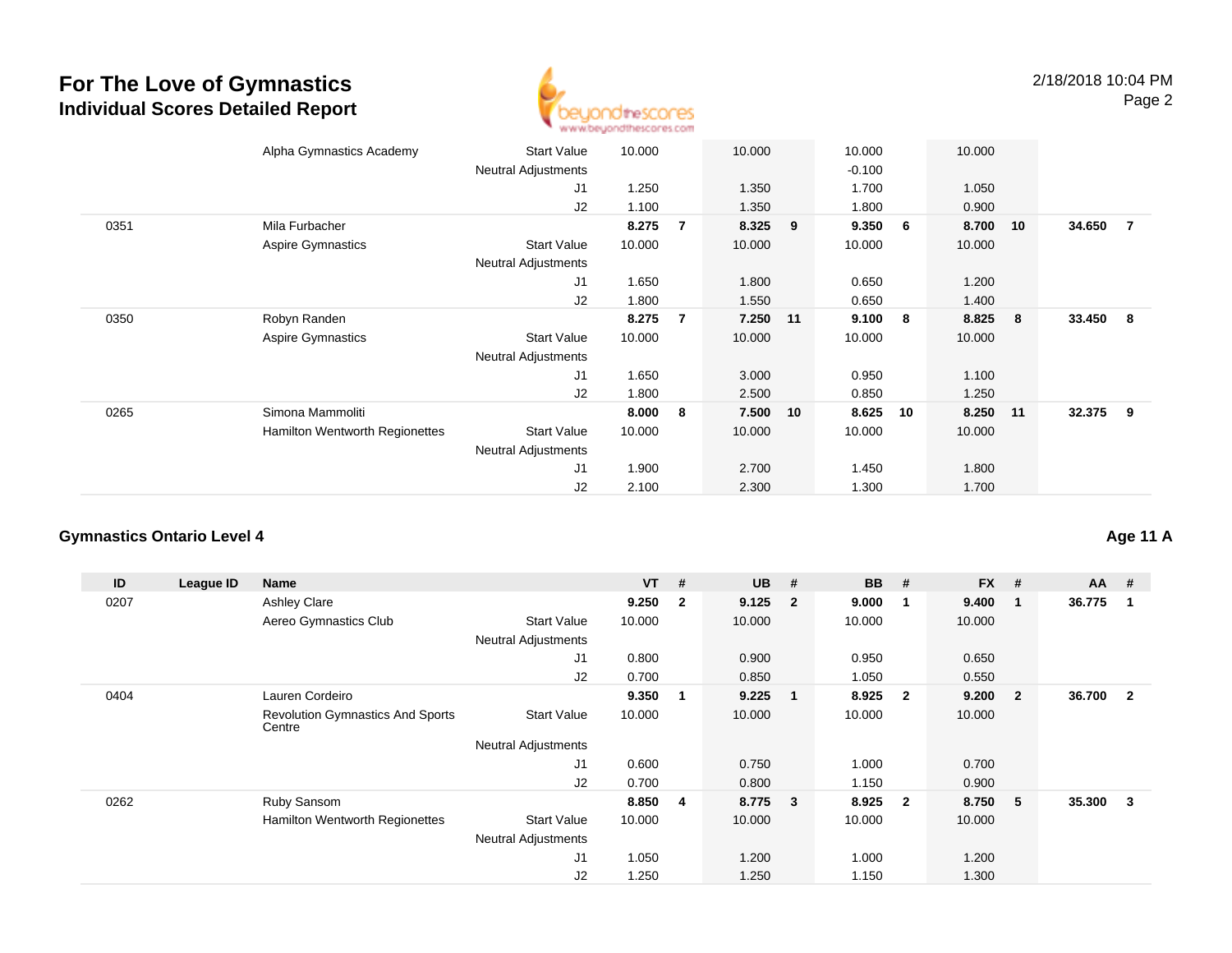

| 0327 | Vanessa Smith                                        | 9.200  | 3 | 8.350  | 5<br>9.000              | $\mathbf 1$ | 8.750  | 5                       | 35.300 | 3   |
|------|------------------------------------------------------|--------|---|--------|-------------------------|-------------|--------|-------------------------|--------|-----|
|      | London Gym Academy<br><b>Start Value</b>             | 10.000 |   | 10.000 | 10.000                  |             | 10.000 |                         |        |     |
|      | Neutral Adjustments                                  |        |   |        | $-0.100$                |             |        |                         |        |     |
|      | J1                                                   | 0.800  |   | 1.550  | 0.900                   |             | 1.150  |                         |        |     |
|      | J2                                                   | 0.800  |   | 1.750  | 0.900                   |             | 1.350  |                         |        |     |
| 0050 | Sophia Kovachik                                      | 8.850  | 4 | 8.600  | 8.200<br>4              | 5           | 8.975  | $\overline{\mathbf{3}}$ | 34.625 | -4  |
|      | Niagara Acro Cats<br><b>Start Value</b>              | 10.000 |   | 10.000 | 10.000                  |             | 10.000 |                         |        |     |
|      | Neutral Adjustments                                  |        |   |        |                         |             |        |                         |        |     |
|      | J1                                                   | 1.200  |   | 1.300  | 1.700                   |             | 1.150  |                         |        |     |
|      | J2                                                   | 1.100  |   | 1.500  | 1.900                   |             | 0.900  |                         |        |     |
| 0268 | Isabella Steepe-Becerra                              | 8.800  | 5 | 8.325  | 8.825<br>-6             | 3           | 8.500  | - 6                     | 34.450 | - 5 |
|      | Hamilton Wentworth Regionettes<br><b>Start Value</b> | 10.000 |   | 10.000 | 10.000                  |             | 10.000 |                         |        |     |
|      | <b>Neutral Adjustments</b>                           |        |   |        |                         |             |        |                         |        |     |
|      | J1                                                   | 1.150  |   | 1.700  | 1.100                   |             | 1.600  |                         |        |     |
|      | J2                                                   | 1.250  |   | 1.650  | 1.250                   |             | 1.400  |                         |        |     |
| 0345 | Hannah Randen                                        | 8.200  | 6 | 8.300  | $\overline{7}$<br>8.600 | 4           | 8.800  | $\overline{4}$          | 33.900 | - 6 |
|      | Aspire Gymnastics<br><b>Start Value</b>              | 10.000 |   | 10.000 | 10.000                  |             | 10.000 |                         |        |     |
|      | <b>Neutral Adjustments</b>                           |        |   |        | $-0.100$                |             |        |                         |        |     |
|      | J <sub>1</sub>                                       | 2.000  |   | 1.700  | 1.200                   |             | 1.300  |                         |        |     |
|      | J2                                                   | 1.600  |   | 1.700  | 1.400                   |             | 1.100  |                         |        |     |
|      |                                                      |        |   |        |                         |             |        |                         |        |     |

#### **Gymnastics Ontario Level 4**

**Age 11 B**

| ID   | League ID | Name                  |                            | $VT$ # |              | <b>UB</b> | #                       | <b>BB</b> | #                       | $FX$ # |                | $AA$ # |                |
|------|-----------|-----------------------|----------------------------|--------|--------------|-----------|-------------------------|-----------|-------------------------|--------|----------------|--------|----------------|
| 0432 |           | Sadie G. Smyth        |                            | 9.300  | - 1          | 9.375     | - 1                     | 9.700     | -1                      | 9.375  | 3              | 37.750 |                |
|      |           | East York Gymnastics  | <b>Start Value</b>         | 10.000 |              | 10.000    |                         | 10.000    |                         | 10.000 |                |        |                |
|      |           |                       | <b>Neutral Adjustments</b> |        |              |           |                         |           |                         |        |                |        |                |
|      |           |                       | J1                         | 0.800  |              | 0.550     |                         | 0.350     |                         | 0.550  |                |        |                |
|      |           |                       | J2                         | 0.600  |              | 0.700     |                         | 0.250     |                         | 0.700  |                |        |                |
| 0217 |           | Ava Stachura          |                            | 9.200  | $\mathbf{2}$ | 9.275     | $\overline{\mathbf{2}}$ | 9.275     | -5                      | 9.500  | 1              | 37.250 | $\overline{2}$ |
|      |           | Aereo Gymnastics Club | <b>Start Value</b>         | 10.000 |              | 10.000    |                         | 10.000    |                         | 10.000 |                |        |                |
|      |           |                       | <b>Neutral Adjustments</b> |        |              |           |                         |           |                         |        |                |        |                |
|      |           |                       | J1                         | 0.750  |              | 0.650     |                         | 0.700     |                         | 0.500  |                |        |                |
|      |           |                       | J2                         | 0.850  |              | 0.800     |                         | 0.750     |                         | 0.500  |                |        |                |
| 0045 |           | <b>Brielle Bosak</b>  |                            | 8.625  | 7            | 9.375     | $\blacksquare$          | 9.650     | $\overline{\mathbf{2}}$ | 9.425  | $\overline{2}$ | 37.075 | 3              |
|      |           | Niagara Acro Cats     | <b>Start Value</b>         | 10.000 |              | 10.000    |                         | 10.000    |                         | 10.000 |                |        |                |
|      |           |                       | <b>Neutral Adjustments</b> |        |              |           |                         | $-0.100$  |                         |        |                |        |                |
|      |           |                       | J1                         | 1.500  |              | 0.650     |                         | 0.200     |                         | 0.600  |                |        |                |
|      |           |                       | J2                         | 1.250  |              | 0.600     |                         | 0.300     |                         | 0.550  |                |        |                |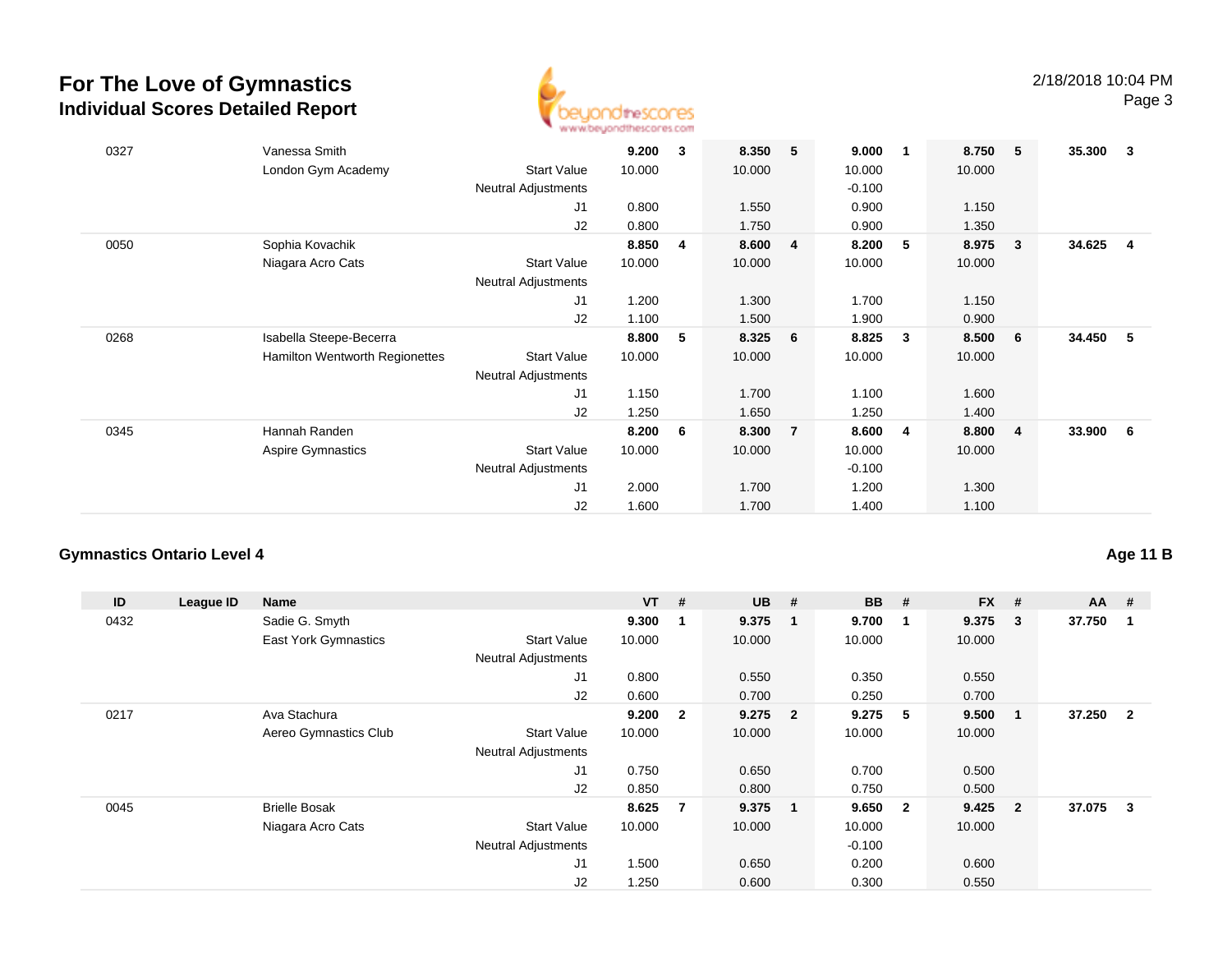

| 0269 | <b>Claire Ormond</b>                              |                            | 8.975  | 5                       | 9.250  | $\overline{\mathbf{3}}$ | 9.175    | $\overline{7}$          | 9.025  | $\overline{4}$  | 36.425 | 4              |
|------|---------------------------------------------------|----------------------------|--------|-------------------------|--------|-------------------------|----------|-------------------------|--------|-----------------|--------|----------------|
|      | Hamilton Wentworth Regionettes                    | <b>Start Value</b>         | 10.000 |                         | 10.000 |                         | 10.000   |                         | 10.000 |                 |        |                |
|      |                                                   | Neutral Adjustments        |        |                         |        |                         |          |                         |        |                 |        |                |
|      |                                                   | J1                         | 1.100  |                         | 0.800  |                         | 0.750    |                         | 0.950  |                 |        |                |
|      |                                                   | J2                         | 0.950  |                         | 0.700  |                         | 0.900    |                         | 1.000  |                 |        |                |
| 0328 | Jessica Latimer                                   |                            | 9.175  | $\mathbf{3}$            | 8.825  | $\overline{4}$          | 9.350    | $\overline{4}$          | 8.775  | 6               | 36.125 | 5              |
|      | London Gym Academy                                | <b>Start Value</b>         | 10.000 |                         | 10.000 |                         | 10.000   |                         | 10.000 |                 |        |                |
|      |                                                   | <b>Neutral Adjustments</b> |        |                         |        |                         |          |                         |        |                 |        |                |
|      |                                                   | J1                         | 0.900  |                         | 1.100  |                         | 0.700    |                         | 1.250  |                 |        |                |
|      |                                                   | J2                         | 0.750  |                         | 1.250  |                         | 0.600    |                         | 1.200  |                 |        |                |
| 0266 | <b>Bridget Gago</b>                               |                            | 8.725  | 6                       | 8.525  | $\overline{7}$          | 9.400    | $\mathbf{3}$            | 8.800  | $5\phantom{.0}$ | 35.450 | 6              |
|      | Hamilton Wentworth Regionettes                    | <b>Start Value</b>         | 10.000 |                         | 10.000 |                         | 10.000   |                         | 10.000 |                 |        |                |
|      |                                                   | <b>Neutral Adjustments</b> |        |                         |        |                         |          |                         |        |                 |        |                |
|      |                                                   | J1                         | 1.350  |                         | 1.450  |                         | 0.650    |                         | 1.250  |                 |        |                |
|      |                                                   | J2                         | 1.200  |                         | 1.500  |                         | 0.550    |                         | 1.150  |                 |        |                |
| 0422 | Ava Brokenshire                                   |                            | 9.000  | $\overline{\mathbf{4}}$ | 8.575  | 6                       | 9.150    | $\overline{\mathbf{8}}$ | 8.650  | $\overline{7}$  | 35.375 | $\overline{7}$ |
|      | <b>Revolution Gymnastics And Sports</b><br>Centre | <b>Start Value</b>         | 10.000 |                         | 10.000 |                         | 10.000   |                         | 10.000 |                 |        |                |
|      |                                                   | <b>Neutral Adjustments</b> |        |                         |        |                         | $-0.100$ |                         |        |                 |        |                |
|      |                                                   | J1                         | 1.100  |                         | 1.350  |                         | 0.600    |                         | 1.200  |                 |        |                |
|      |                                                   | J2                         | 0.900  |                         | 1.500  |                         | 0.900    |                         | 1.500  |                 |        |                |
| 0218 | Paige Marion                                      |                            | 8.225  | 9                       | 8.625  | $5\phantom{.0}$         | 9.400    | $\overline{\mathbf{3}}$ | 8.400  | 8               | 34.650 | 8              |
|      | Aereo Gymnastics Club                             | <b>Start Value</b>         | 10.000 |                         | 10.000 |                         | 10.000   |                         | 10.000 |                 |        |                |
|      |                                                   | <b>Neutral Adjustments</b> |        |                         |        |                         | $-0.100$ |                         |        |                 |        |                |
|      |                                                   | J1                         | 1.700  |                         | 1.400  |                         | 0.500    |                         | 1.600  |                 |        |                |
|      |                                                   | J2                         | 1.850  |                         | 1.350  |                         | 0.500    |                         | 1.600  |                 |        |                |
| 0261 | Aleesha Bell                                      |                            | 8.175  | 10                      | 7.925  | 9                       | 8.975    | 9                       | 8.200  | 9               | 33.275 | 9              |
|      | Hamilton Wentworth Regionettes                    | <b>Start Value</b>         | 10.000 |                         | 10.000 |                         | 10.000   |                         | 10.000 |                 |        |                |
|      |                                                   | Neutral Adjustments        |        |                         |        |                         | $-0.100$ |                         |        |                 |        |                |
|      |                                                   | J1                         | 1.750  |                         | 2.100  |                         | 0.900    |                         | 1.700  |                 |        |                |
|      |                                                   | J2                         | 1.900  |                         | 2.050  |                         | 0.950    |                         | 1.900  |                 |        |                |
| 0263 | Amy Williamson                                    |                            | 8.400  | 8                       | 8.200  | 8                       | 9.200    | 6                       | 6.950  | 10              | 32.750 | 10             |
|      | Hamilton Wentworth Regionettes                    | <b>Start Value</b>         | 10.000 |                         | 10.000 |                         | 10.000   |                         | 10.000 |                 |        |                |
|      |                                                   | Neutral Adjustments        |        |                         |        |                         | $-0.100$ |                         |        |                 |        |                |
|      |                                                   | J1                         | 1.600  |                         | 1.900  |                         | 0.750    |                         | 3.200  |                 |        |                |
|      |                                                   | J2                         | 1.600  |                         | 1.700  |                         | 0.650    |                         | 2.900  |                 |        |                |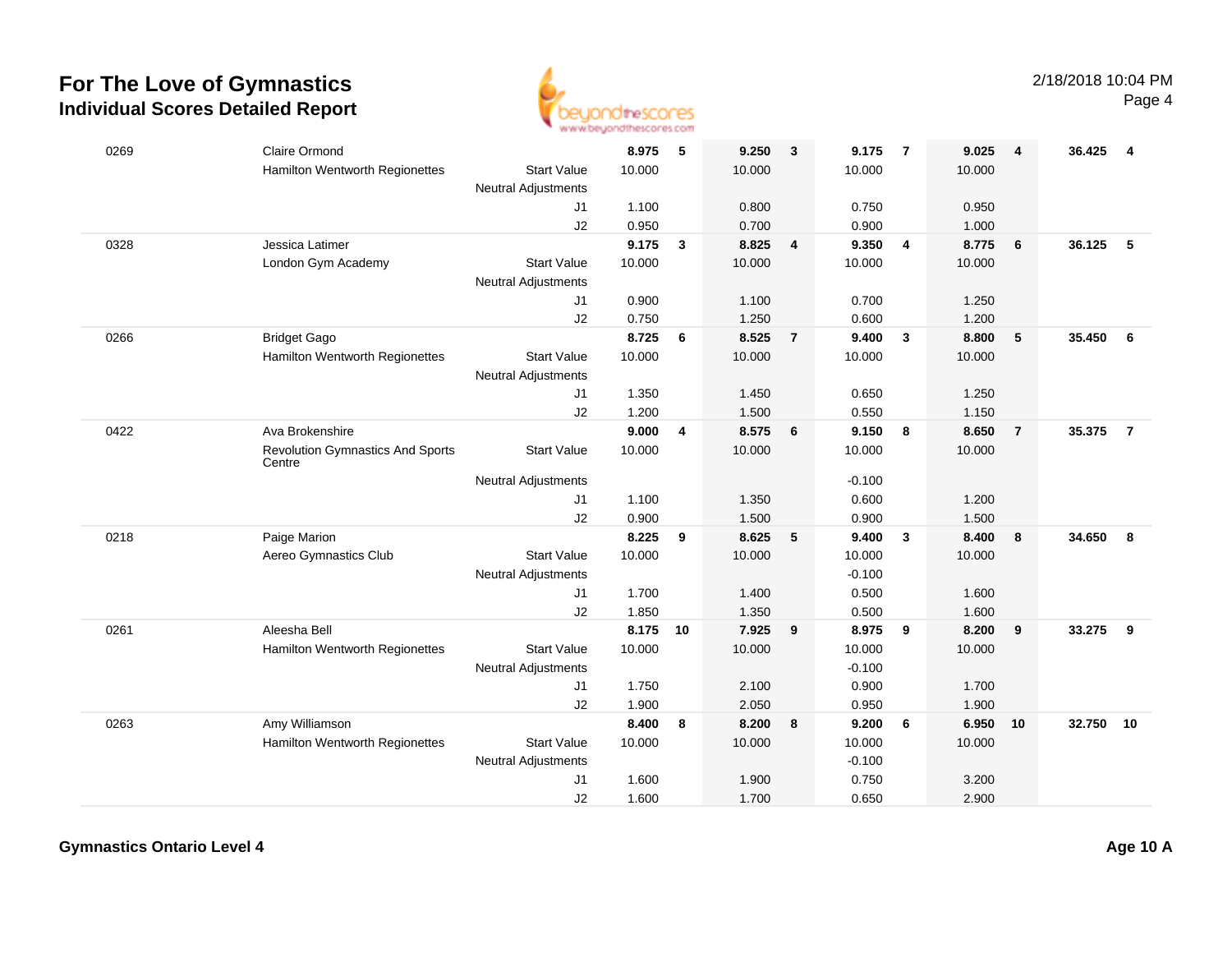

| ID   | <b>League ID</b> | <b>Name</b>                    |                            | <b>VT</b> | #            | <b>UB</b> | #              | <b>BB</b> | #            | <b>FX</b> | #              | AA     | #                       |
|------|------------------|--------------------------------|----------------------------|-----------|--------------|-----------|----------------|-----------|--------------|-----------|----------------|--------|-------------------------|
| 0330 |                  | Michela Raso                   |                            | 9.025     | $\mathbf{1}$ | 9.050     | $\mathbf{1}$   | 9.500     | $\mathbf{2}$ | 9.375     | $\mathbf{1}$   | 36.950 | $\overline{1}$          |
|      |                  | London Gym Academy             | <b>Start Value</b>         | 10.000    |              | 10.000    |                | 10.000    |              | 10.000    |                |        |                         |
|      |                  |                                | <b>Neutral Adjustments</b> |           |              |           |                |           |              |           |                |        |                         |
|      |                  |                                | J <sub>1</sub>             | 0.950     |              | 0.900     |                | 0.450     |              | 0.650     |                |        |                         |
|      |                  |                                | J2                         | 1.000     |              | 1.000     |                | 0.550     |              | 0.600     |                |        |                         |
| 0429 |                  | Teya Carlson                   |                            | 8.675     | 3            | 8.325     | 5              | 9.675     | $\mathbf{1}$ | 9.125     | $\overline{2}$ | 35,800 | $\overline{2}$          |
|      |                  | East York Gymnastics           | <b>Start Value</b>         | 10.000    |              | 10.000    |                | 10.000    |              | 10.000    |                |        |                         |
|      |                  |                                | <b>Neutral Adjustments</b> |           |              |           |                |           |              |           |                |        |                         |
|      |                  |                                | J1                         | 1.250     |              | 1.750     |                | 0.300     |              | 0.850     |                |        |                         |
|      |                  |                                | J2                         | 1.400     |              | 1.600     |                | 0.350     |              | 0.900     |                |        |                         |
| 0333 |                  | <b>Ashley Bolster</b>          |                            | 8.175     | 5            | 9.000     | $\overline{2}$ | 9.325     | $\mathbf{3}$ | 9.100     | $\mathbf{3}$   | 35,600 | $\overline{\mathbf{3}}$ |
|      |                  | London Gym Academy             | <b>Start Value</b>         | 10.000    |              | 10.000    |                | 10.000    |              | 10.000    |                |        |                         |
|      |                  |                                | <b>Neutral Adjustments</b> |           |              |           |                |           |              |           |                |        |                         |
|      |                  |                                | J1                         | 1.900     |              | 1.100     |                | 0.700     |              | 1.000     |                |        |                         |
|      |                  |                                | J <sub>2</sub>             | 1.750     |              | 0.900     |                | 0.650     |              | 0.800     |                |        |                         |
| 0046 |                  | Kayla Santo                    |                            | 8.450     | 4            | 8.700     | 3              | 9.250     | 4            | 8.850     | 4              | 35.250 | $\overline{4}$          |
|      |                  | Niagara Acro Cats              | <b>Start Value</b>         | 10.000    |              | 10.000    |                | 10.000    |              | 10.000    |                |        |                         |
|      |                  |                                | <b>Neutral Adjustments</b> |           |              |           |                | $-0.100$  |              |           |                |        |                         |
|      |                  |                                | J1                         | 1.500     |              | 1.200     |                | 0.700     |              | 1.100     |                |        |                         |
|      |                  |                                | J2                         | 1.600     |              | 1.400     |                | 0.600     |              | 1.200     |                |        |                         |
| 0208 |                  | Camryn Koabel                  |                            | 8.700     | $\mathbf{2}$ | 8.375     | 4              | 8.425     | 5            | 8.700     | 5              | 34.200 | $-5$                    |
|      |                  | Aereo Gymnastics Club          | <b>Start Value</b>         | 10.000    |              | 10.000    |                | 10.000    |              | 10.000    |                |        |                         |
|      |                  |                                | <b>Neutral Adjustments</b> |           |              |           |                |           |              |           |                |        |                         |
|      |                  |                                | J1                         | 1.200     |              | 1.750     |                | 1.450     |              | 1.400     |                |        |                         |
|      |                  |                                | J2                         | 1.400     |              | 1.500     |                | 1.700     |              | 1.200     |                |        |                         |
| 0267 |                  | Ariana Papalia                 |                            | 8.000     | 6            | 8.125     | 6              | 9.325     | $\mathbf{3}$ | 7.900     | 6              | 33.350 | 6                       |
|      |                  | Hamilton Wentworth Regionettes | <b>Start Value</b>         | 10.000    |              | 10.000    |                | 10.000    |              | 10.000    |                |        |                         |
|      |                  |                                | <b>Neutral Adjustments</b> |           |              |           |                |           |              |           |                |        |                         |
|      |                  |                                | J <sub>1</sub>             | 2.000     |              | 1.900     |                | 0.750     |              | 2.100     |                |        |                         |
|      |                  |                                | J2                         | 2.000     |              | 1.850     |                | 0.600     |              | 2.100     |                |        |                         |

#### **Gymnastics Ontario Level 4**

| ID   | League ID | <b>Name</b>                 |                    | ۷T     | <b>UB</b> | BB     | <b>FX</b> | AA     |  |
|------|-----------|-----------------------------|--------------------|--------|-----------|--------|-----------|--------|--|
| 0430 |           | Annika Kim                  |                    | 9.100  | 9.350     | 9.425  | 9.225     | 37.100 |  |
|      |           | <b>East York Gymnastics</b> | <b>Start Value</b> | 10.000 | 10.000    | 10.000 | 10.000    |        |  |

**Age 10 B**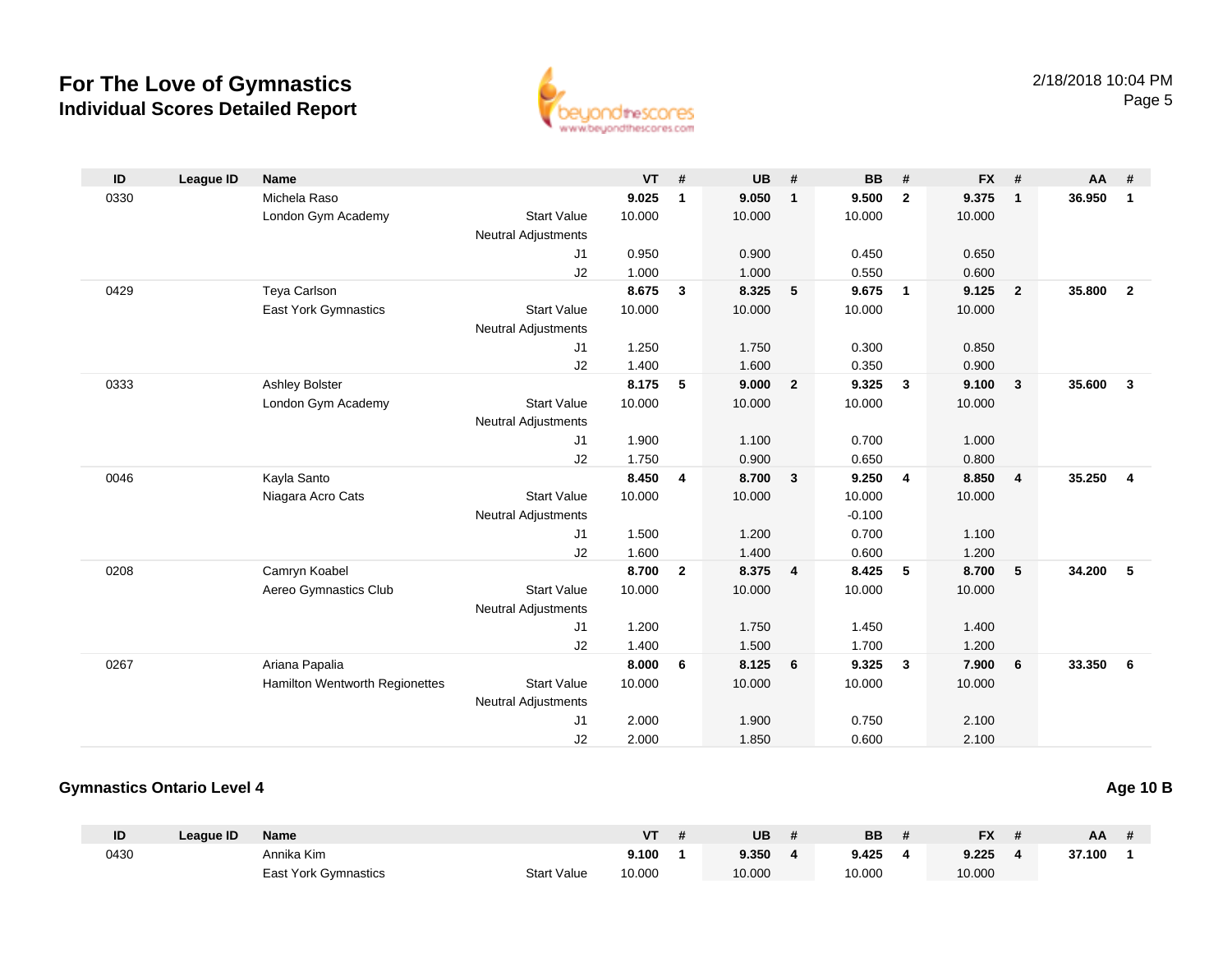

|      |                          | <b>Neutral Adjustments</b> |                |                |                |                         |                |                          |                |                         |        |                |
|------|--------------------------|----------------------------|----------------|----------------|----------------|-------------------------|----------------|--------------------------|----------------|-------------------------|--------|----------------|
|      |                          | J1                         | 0.900          |                | 0.600          |                         | 0.600          |                          | 0.700          |                         |        |                |
|      |                          | J2                         | 0.900          |                | 0.700          |                         | 0.550          |                          | 0.850          |                         |        |                |
| 0044 | Keira Harrod             |                            | 8.650          | 5              | 9.600          | $\overline{\mathbf{1}}$ | 9.200          | $\overline{7}$           | 9.375          | $\overline{2}$          | 36.825 | $\overline{2}$ |
|      | Niagara Acro Cats        | <b>Start Value</b>         | 10.000         |                | 10.000         |                         | 10.000         |                          | 10.000         |                         |        |                |
|      |                          | <b>Neutral Adjustments</b> |                |                |                |                         |                |                          |                |                         |        |                |
|      |                          | J1                         | 1.300          |                | 0.400          |                         | 0.850          |                          | 0.700          |                         |        |                |
|      |                          | J2                         | 1.400          |                | 0.400          |                         | 0.750          |                          | 0.550          |                         |        |                |
| 0437 | Georgia Rutledge         |                            | 8.225          | $\overline{7}$ | 9.450          | $\overline{\mathbf{2}}$ | 9.650          | $\overline{\mathbf{2}}$  | 9.325          | $\overline{\mathbf{3}}$ | 36.650 | $\mathbf{3}$   |
|      | East York Gymnastics     | <b>Start Value</b>         | 10.000         |                | 10.000         |                         | 10.000         |                          | 10.000         |                         |        |                |
|      |                          | <b>Neutral Adjustments</b> |                |                |                |                         |                |                          |                |                         |        |                |
|      |                          | J1                         | 1.850          |                | 0.450          |                         | 0.350          |                          | 0.600          |                         |        |                |
|      |                          | J2                         | 1.700          |                | 0.650          |                         | 0.350          |                          | 0.750          |                         |        |                |
| 0103 | Daria Gillis             |                            | 8.500          | 6              | 9.375          | $\overline{\mathbf{3}}$ | 9.275          | $\overline{\phantom{0}}$ | 9.450          | $\overline{1}$          | 36.600 | $\overline{4}$ |
|      | Alpha Gymnastics Academy | <b>Start Value</b>         | 10.000         |                | 10.000         |                         | 10.000         |                          | 10.000         |                         |        |                |
|      |                          | Neutral Adjustments        |                |                |                |                         | $-0.100$       |                          |                |                         |        |                |
|      |                          | J1                         | 1.400          |                | 0.650          |                         | 0.650          |                          | 0.600          |                         |        |                |
|      |                          | J2                         | 1.600          |                | 0.600          |                         | 0.600          |                          | 0.500          |                         |        |                |
| 0212 | Shania Hintenberger      |                            | 9.075          | $\overline{2}$ | 8.800          | 5                       | 9.500          | $\mathbf{3}$             | 8.950          | 6                       | 36.325 | 5              |
|      | Aereo Gymnastics Club    | <b>Start Value</b>         | 10.000         |                | 10.000         |                         | 10.000         |                          | 10.000         |                         |        |                |
|      |                          | <b>Neutral Adjustments</b> |                |                |                |                         |                |                          |                |                         |        |                |
|      |                          | J1                         | 0.900          |                | 1.150          |                         | 0.450          |                          | 1.150          |                         |        |                |
|      |                          | J2                         | 0.950          |                | 1.250          |                         | 0.550          |                          | 0.950          |                         |        |                |
| 0209 | Peyton Minor             |                            | 8.775          | 4              | 8.600          | 6                       | 9.700          | $\overline{\mathbf{1}}$  | 9.100          | 5                       | 36.175 | - 6            |
|      | Aereo Gymnastics Club    | <b>Start Value</b>         | 10.000         |                | 10.000         |                         | 10.000         |                          | 10.000         |                         |        |                |
|      |                          | Neutral Adjustments        |                |                |                |                         |                |                          |                |                         |        |                |
|      |                          | J1                         | 1.300          |                | 1.300          |                         | 0.300          |                          | 0.950          |                         |        |                |
|      |                          | J2                         | 1.150          |                | 1.500          |                         | 0.300          |                          | 0.850          |                         |        |                |
| 0329 | Sophia Hosiawa           |                            | 9.025          | $\mathbf{3}$   | 8.450          | 8                       | 9.225          | 6                        | 8.500          | 8                       | 35.200 | $\overline{7}$ |
|      | London Gym Academy       | <b>Start Value</b>         | 10.000         |                | 10.000         |                         | 10.000         |                          | 10.000         |                         |        |                |
|      |                          | Neutral Adjustments        |                |                |                |                         |                |                          |                |                         |        |                |
|      |                          | J1                         | 1.000<br>0.950 |                | 1.600<br>1.500 |                         | 0.800<br>0.750 |                          | 1.350          |                         |        |                |
| 0346 | <b>Riley Kirk</b>        | J2                         | 7.975          | 8              | 8.575          | $\overline{7}$          | 8.275          | 9                        | 1.650<br>8.625 | $\overline{7}$          | 33.450 | 8              |
|      | <b>Aspire Gymnastics</b> | <b>Start Value</b>         | 10.000         |                | 10.000         |                         | 10.000         |                          | 10.000         |                         |        |                |
|      |                          | <b>Neutral Adjustments</b> |                |                |                |                         | $-0.100$       |                          |                |                         |        |                |
|      |                          | J1                         | 1.950          |                | 1.300          |                         | 1.550          |                          | 1.300          |                         |        |                |
|      |                          | J2                         | 2.100          |                | 1.550          |                         | 1.700          |                          | 1.450          |                         |        |                |
| 0348 | Katryna Zydownyk         |                            | 7.550          | 9              | 8.050          | 9                       | 9.100          | 8                        | 8.300          | 9                       | 33.000 | 9              |
|      | <b>Aspire Gymnastics</b> | <b>Start Value</b>         | 10.000         |                | 10.000         |                         | 10.000         |                          | 10.000         |                         |        |                |
|      |                          |                            |                |                |                |                         |                |                          |                |                         |        |                |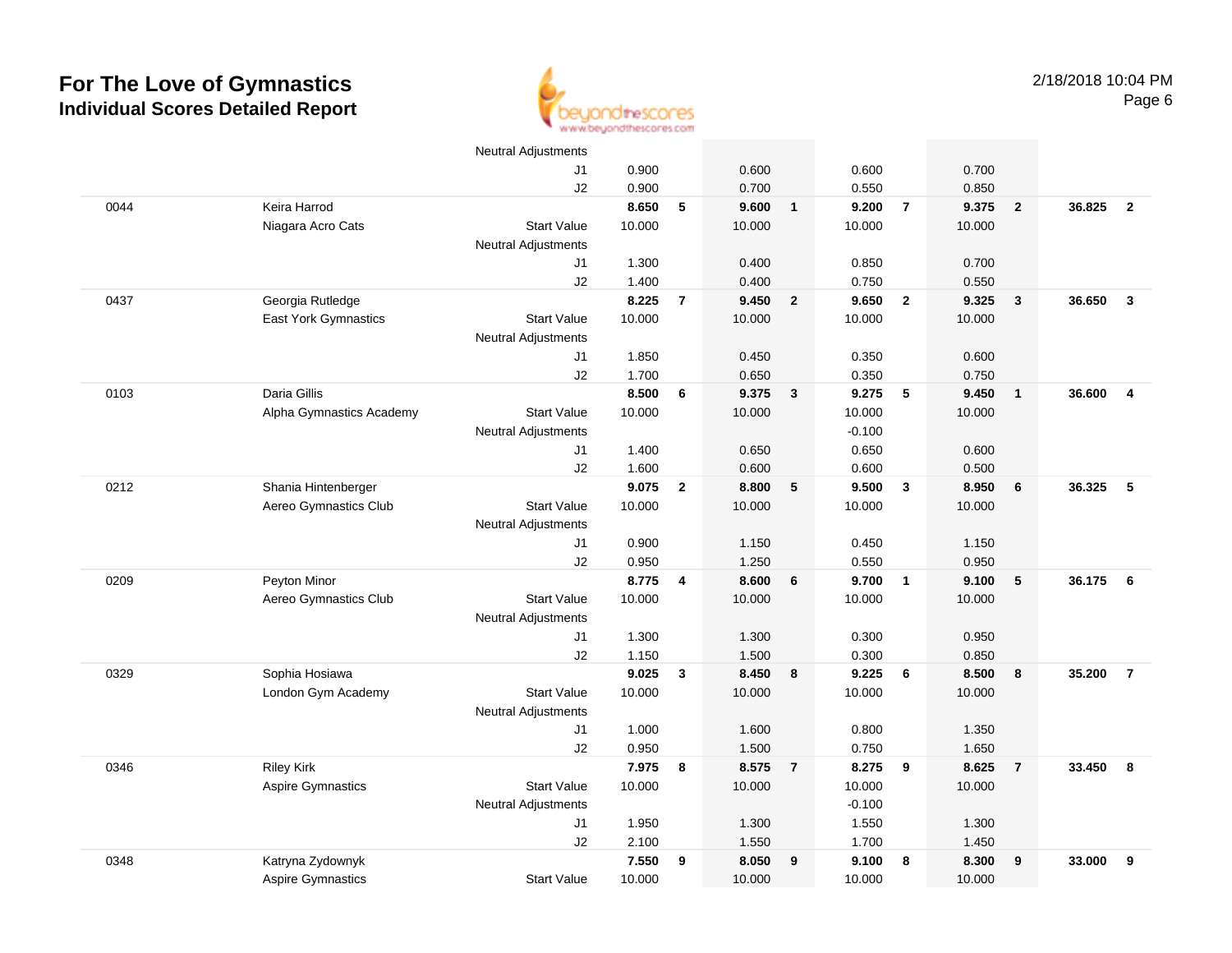

2/18/2018 10:04 PMPage 7

| Neutral Adjustments |       |       |       |       |  |
|---------------------|-------|-------|-------|-------|--|
|                     | 2.600 | 2.050 | 0.850 | 1.600 |  |
|                     | 2.300 | 1.850 | 0.950 | 1.800 |  |

#### **Gymnastics Ontario Level 4**

**Age 10 C**

| ID   | <b>League ID</b> | <b>Name</b>                 |                            | <b>VT</b> | #              | <b>UB</b> | #                       | <b>BB</b> | #              | <b>FX</b> | #              | AA     | #              |
|------|------------------|-----------------------------|----------------------------|-----------|----------------|-----------|-------------------------|-----------|----------------|-----------|----------------|--------|----------------|
| 0213 |                  | Isabelle Henson             |                            | 8.625     | 5              | 9.825     | $\mathbf{1}$            | 9.850     | $\mathbf{1}$   | 9.525     | $\overline{2}$ | 37.825 | 1              |
|      |                  | Aereo Gymnastics Club       | <b>Start Value</b>         | 10.000    |                | 10.000    |                         | 10.000    |                | 10.000    |                |        |                |
|      |                  |                             | Neutral Adjustments        |           |                |           |                         |           |                |           |                |        |                |
|      |                  |                             | J1                         | 1.450     |                | 0.150     |                         | 0.150     |                | 0.450     |                |        |                |
|      |                  |                             | J2                         | 1.300     |                | 0.200     |                         | 0.150     |                | 0.500     |                |        |                |
| 0047 |                  | <b>Calia Sherriff</b>       |                            | 9.400     | $\mathbf{1}$   | 9.075     | $\overline{\mathbf{4}}$ | 9.650     | $\mathbf{3}$   | 9.575     | $\mathbf{1}$   | 37.700 | $\overline{2}$ |
|      |                  | Niagara Acro Cats           | <b>Start Value</b>         | 10.000    |                | 10.000    |                         | 10.000    |                | 10.000    |                |        |                |
|      |                  |                             | <b>Neutral Adjustments</b> |           |                |           |                         |           |                |           |                |        |                |
|      |                  |                             | J1                         | 0.650     |                | 0.950     |                         | 0.400     |                | 0.400     |                |        |                |
|      |                  |                             | J2                         | 0.550     |                | 0.900     |                         | 0.300     |                | 0.450     |                |        |                |
| 0210 |                  | <b>Alexis Huneault</b>      |                            | 9.025     | $\mathbf{3}$   | 9.525     | $\overline{\mathbf{2}}$ | 9.700     | $\overline{2}$ | 9.075     | 6              | 37.325 | $\mathbf{3}$   |
|      |                  | Aereo Gymnastics Club       | <b>Start Value</b>         | 10.000    |                | 10.000    |                         | 10.000    |                | 10.000    |                |        |                |
|      |                  |                             | <b>Neutral Adjustments</b> |           |                |           |                         |           |                |           |                |        |                |
|      |                  |                             | J1                         | 1.100     |                | 0.450     |                         | 0.250     |                | 1.000     |                |        |                |
|      |                  |                             | J2                         | 0.850     |                | 0.500     |                         | 0.350     |                | 0.850     |                |        |                |
| 0431 |                  | Anna Mackenzie              |                            | 9.350     | $\overline{2}$ | 9.200     | $\overline{\mathbf{3}}$ | 9.400     | 5              | 9.275     | $\mathbf{3}$   | 37.225 | $\overline{4}$ |
|      |                  | <b>East York Gymnastics</b> | <b>Start Value</b>         | 10.000    |                | 10.000    |                         | 10.000    |                | 10.000    |                |        |                |
|      |                  |                             | Neutral Adjustments        |           |                |           |                         |           |                |           |                |        |                |
|      |                  |                             | J1                         | 0.700     |                | 0.750     |                         | 0.650     |                | 0.700     |                |        |                |
|      |                  |                             | J2                         | 0.600     |                | 0.850     |                         | 0.550     |                | 0.750     |                |        |                |
| 0347 |                  | Carys Mahon                 |                            | 8.575     | 6              | 8.825     | 5                       | 9.575     | $\overline{4}$ | 8.950     | $\overline{7}$ | 35.925 | 5              |
|      |                  | Aspire Gymnastics           | <b>Start Value</b>         | 10.000    |                | 10.000    |                         | 10.000    |                | 10.000    |                |        |                |
|      |                  |                             | <b>Neutral Adjustments</b> |           |                |           |                         |           |                |           |                |        |                |
|      |                  |                             | J1                         | 1.400     |                | 1.200     |                         | 0.500     |                | 1.100     |                |        |                |
|      |                  |                             | J2                         | 1.450     |                | 1.150     |                         | 0.350     |                | 1.000     |                |        |                |
| 0349 |                  | Autumn Mielko               |                            | 8.525     | $\overline{7}$ | 8.775     | 6                       | 9.275     | 6              | 9.200     | 5              | 35.775 | 6              |
|      |                  | Aspire Gymnastics           | <b>Start Value</b>         | 10.000    |                | 10.000    |                         | 10.000    |                | 10.000    |                |        |                |
|      |                  |                             | <b>Neutral Adjustments</b> |           |                |           |                         |           |                |           |                |        |                |
|      |                  |                             | J1                         | 1.550     |                | 1.350     |                         | 0.800     |                | 0.850     |                |        |                |
|      |                  |                             | J2                         | 1.400     |                | 1.100     |                         | 0.650     |                | 0.750     |                |        |                |
| 0335 |                  | Megan Gaylard               |                            | 8.950     | 4              | 8.650     | $\overline{7}$          | 8.825     | $\overline{7}$ | 9.250     | $\overline{4}$ | 35.675 | $\overline{7}$ |
|      |                  | London Gym Academy          | <b>Start Value</b>         | 10.000    |                | 10.000    |                         | 10.000    |                | 10.000    |                |        |                |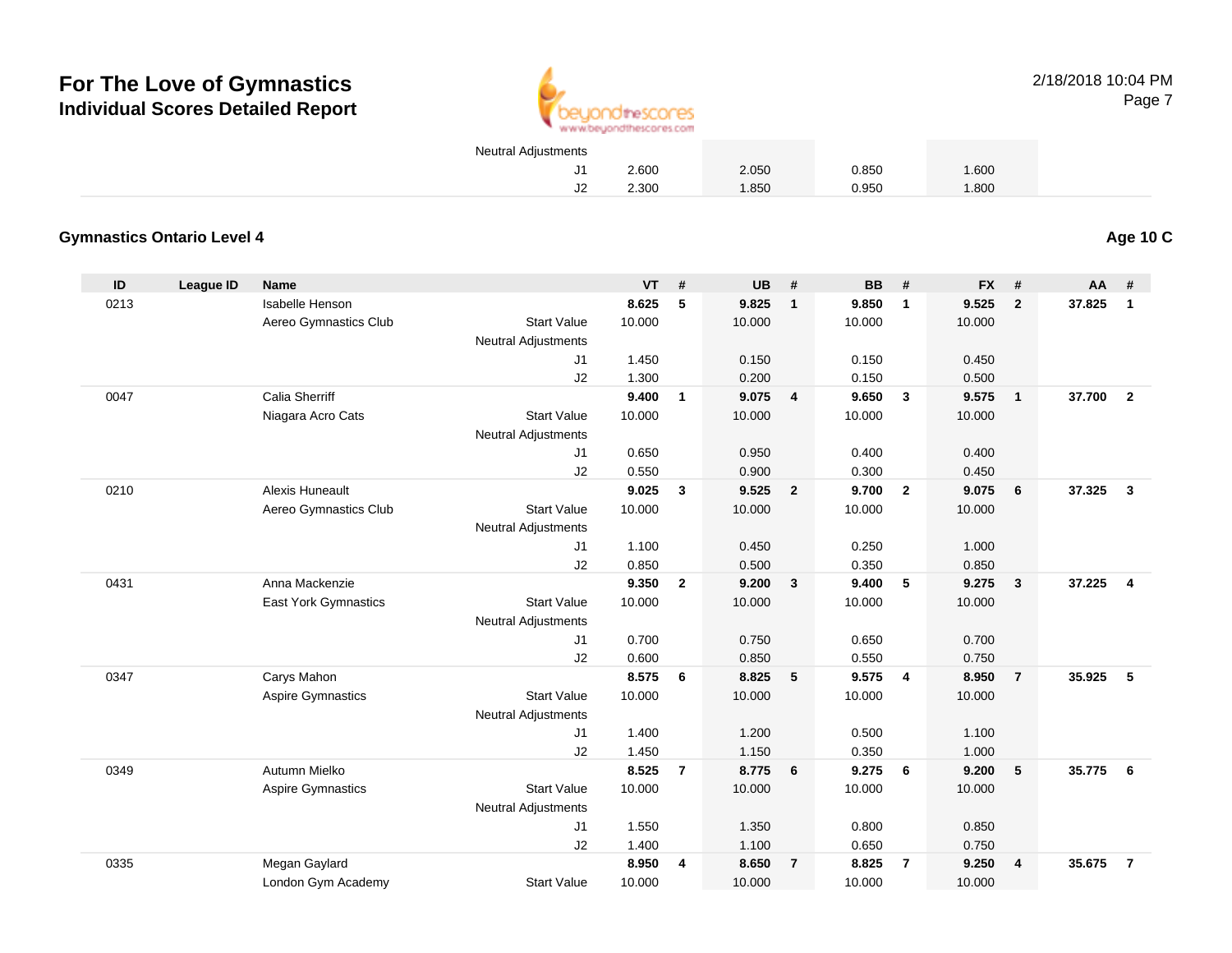

|      |                                | <b>Neutral Adjustments</b> |        |   |        |   |        |        |        |     |
|------|--------------------------------|----------------------------|--------|---|--------|---|--------|--------|--------|-----|
|      |                                | J1                         | .000   |   | 1.300  |   | 1.100  | 0.850  |        |     |
|      |                                | J2                         | .100   |   | 1.400  |   | 1.250  | 0.650  |        |     |
| 0264 | Kaitlyn Crawford               |                            | 7.750  | 8 | 8.775  | 6 | 8.825  | 8.950  | 34.300 | - 8 |
|      | Hamilton Wentworth Regionettes | <b>Start Value</b>         | 10.000 |   | 10.000 |   | 10.000 | 10.000 |        |     |
|      |                                | <b>Neutral Adjustments</b> |        |   |        |   |        |        |        |     |
|      |                                | J1                         | 2.400  |   | 1.100  |   | 1.100  | 1.200  |        |     |
|      |                                | J2                         | 2.100  |   | 1.350  |   | 1.250  | 0.900  |        |     |

#### **Gymnastics Ontario Level 4**

| ID   | League ID | <b>Name</b>                                       |                            | <b>VT</b>    | #                        | <b>UB</b> | #              | <b>BB</b> | #              | <b>FX</b> | #                        | AA     | #              |
|------|-----------|---------------------------------------------------|----------------------------|--------------|--------------------------|-----------|----------------|-----------|----------------|-----------|--------------------------|--------|----------------|
| 0331 |           | Mackenzie Latimer                                 |                            | 9.250        | 1                        | 8.400     | $\overline{2}$ | 8.700     | 5              | 8.625     | 3                        | 34.975 | $\mathbf{1}$   |
|      |           | London Gym Academy                                | <b>Start Value</b>         | 10.000       |                          | 10.000    |                | 10.000    |                | 10.000    |                          |        |                |
|      |           |                                                   | <b>Neutral Adjustments</b> |              |                          |           |                |           |                |           |                          |        |                |
|      |           |                                                   | J1                         | 0.800        |                          | 1.600     |                | 1.350     |                | 1.400     |                          |        |                |
|      |           |                                                   | J2                         | 0.700        |                          | 1.600     |                | 1.250     |                | 1.350     |                          |        |                |
| 0407 |           | <b>Mylene Prior</b>                               |                            | 8.625        | 4                        | 8.275     | $\overline{4}$ | 9.225     | $\overline{1}$ | 8.725     | $\overline{2}$           | 34.850 | $\overline{2}$ |
|      |           | <b>Revolution Gymnastics And Sports</b><br>Centre | <b>Start Value</b>         | 10.000       |                          | 10.000    |                | 10.000    |                | 10.000    |                          |        |                |
|      |           |                                                   | <b>Neutral Adjustments</b> |              |                          |           |                |           |                |           |                          |        |                |
|      |           |                                                   | J1                         | 1.350        |                          | 1.600     |                | 0.800     |                | 1.150     |                          |        |                |
|      |           |                                                   | J2                         | 1.400        |                          | 1.850     |                | 0.750     |                | 1.400     |                          |        |                |
| 0332 |           | Leann Nachar                                      |                            | 8.975        | $\overline{2}$           | 8.300     | $\mathbf{3}$   | 8.750     | $\overline{4}$ | 8.725     | $\overline{2}$           | 34.750 | 3              |
|      |           | London Gym Academy                                | <b>Start Value</b>         | 10.000       |                          | 10.000    |                | 10.000    |                | 10.000    |                          |        |                |
|      |           |                                                   | <b>Neutral Adjustments</b> |              |                          |           |                |           |                |           |                          |        |                |
|      |           |                                                   | J1                         | 1.000        |                          | 1.600     |                | 1.200     |                | 1.350     |                          |        |                |
|      |           |                                                   | J2                         | 1.050        |                          | 1.800     |                | 1.300     |                | 1.200     |                          |        |                |
| 0189 |           | Rahma Nusaibah                                    |                            | 8.850        | 3                        | 8.000     | 5              | 9.125     | $\overline{2}$ | 8.525     | $\overline{4}$           | 34.500 | $\overline{4}$ |
|      |           | <b>Horizons Gymnastics</b>                        | <b>Start Value</b>         | 10.000       |                          | 10.000    |                | 10.000    |                | 10.000    |                          |        |                |
|      |           |                                                   | <b>Neutral Adjustments</b> |              |                          |           |                |           |                |           |                          |        |                |
|      |           |                                                   | J1                         | 1.050        |                          | 2.000     |                | 0.850     |                | 1.400     |                          |        |                |
|      |           |                                                   | J2                         | 1.250        |                          | 2.000     |                | 0.900     |                | 1.550     |                          |        |                |
| 0420 |           | Anika Armitage                                    |                            | 8.000        | 5                        | 8.000     | 5              | 9.025     | $\mathbf{3}$   | 8.950     | $\mathbf{1}$             | 33.975 | 5              |
|      |           | <b>Revolution Gymnastics And Sports</b><br>Centre | <b>Start Value</b>         | 10.000       |                          | 10.000    |                | 10.000    |                | 10.000    |                          |        |                |
|      |           |                                                   | <b>Neutral Adjustments</b> |              |                          |           |                |           |                |           |                          |        |                |
|      |           |                                                   | J1                         | 2.000        |                          | 2.100     |                | 1.000     |                | 0.950     |                          |        |                |
|      |           |                                                   | J2                         | 2.000        |                          | 1.900     |                | 0.950     |                | 1.150     |                          |        |                |
| 0436 |           | Camila Ariza                                      |                            | <b>X.XXX</b> | $\overline{\phantom{a}}$ | 9.375     | $\overline{1}$ | 8.500     | - 6            | X.XXX     | $\overline{\phantom{a}}$ | 17.875 | 6              |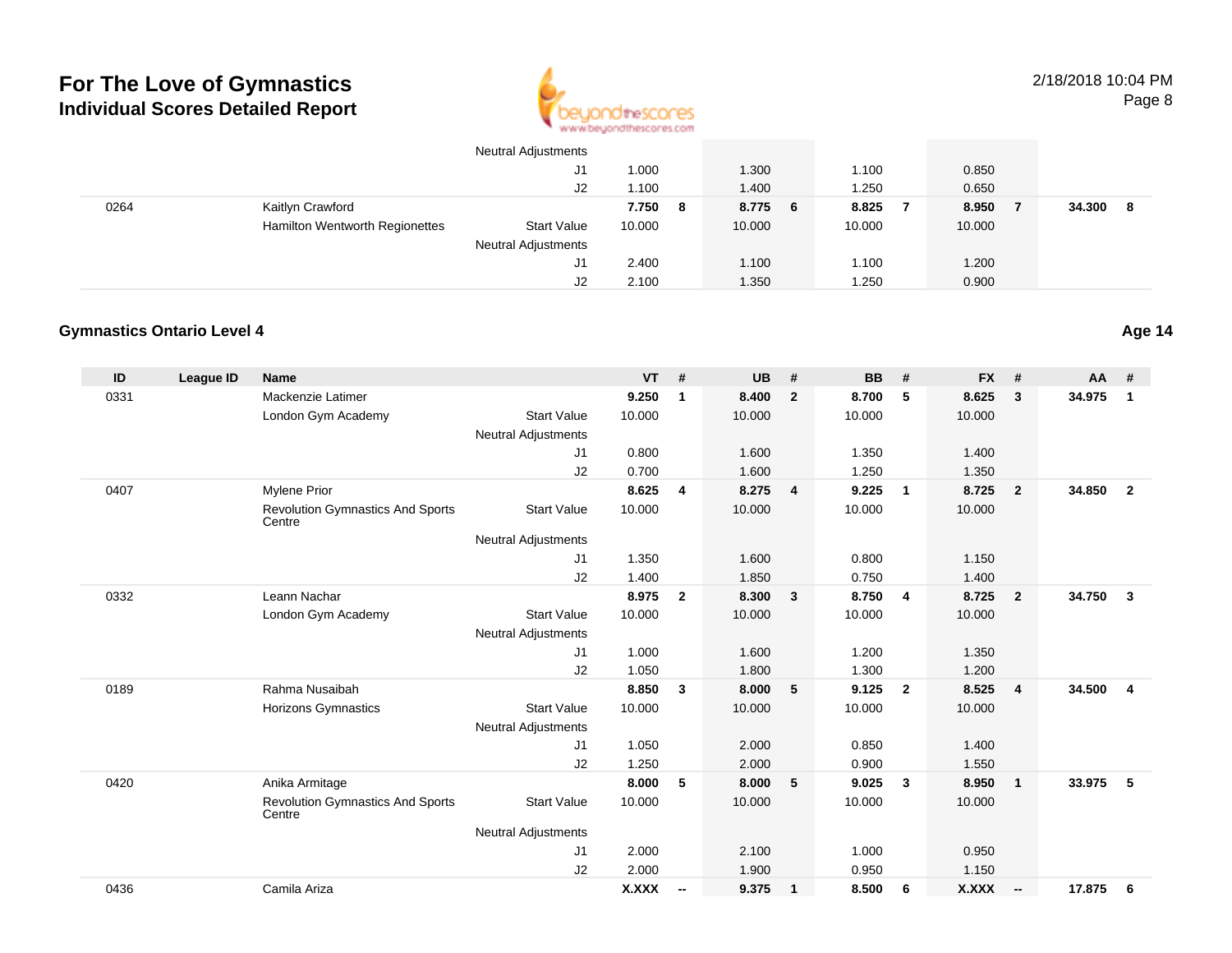

| <b>East York Gymnastics</b> | Start Value                | 10.000 | 10.000   |  |
|-----------------------------|----------------------------|--------|----------|--|
|                             | <b>Neutral Adjustments</b> |        | $-0.100$ |  |
|                             | J1                         | 0.650  | .450     |  |
|                             | J2                         | 0.600  | 1.350    |  |

#### **Gymnastics Ontario Level 4**

| ID   | <b>League ID</b> | <b>Name</b>                                       |                            | <b>VT</b> | #              | <b>UB</b> | #                          | <b>BB</b> | #              | <b>FX</b> | #                       | <b>AA</b> | #              |
|------|------------------|---------------------------------------------------|----------------------------|-----------|----------------|-----------|----------------------------|-----------|----------------|-----------|-------------------------|-----------|----------------|
| 0326 |                  | Meghan Burridge                                   |                            | 9.175     | $\mathbf{1}$   | 8.800     | $\overline{7}$             | 9.700     | $\mathbf{1}$   | 9.375     | $\mathbf{1}$            | 37.050    | $\mathbf{1}$   |
|      |                  | London Gym Academy                                | <b>Start Value</b>         | 10.000    |                | 10.000    |                            | 10.000    |                | 10.000    |                         |           |                |
|      |                  |                                                   | Neutral Adjustments        |           |                |           |                            |           |                |           |                         |           |                |
|      |                  |                                                   | J1                         | 0.750     |                | 1.100     |                            | 0.350     |                | 0.750     |                         |           |                |
|      |                  |                                                   | J2                         | 0.900     |                | 1.300     |                            | 0.250     |                | 0.500     |                         |           |                |
| 0409 |                  | Eve Flynn                                         |                            | 8.700     | $\overline{4}$ | 8.975     | $-5$                       | 9.400     | $\overline{2}$ | 9.075     | $\mathbf{2}$            | 36.150    | $\overline{2}$ |
|      |                  | <b>Revolution Gymnastics And Sports</b><br>Centre | <b>Start Value</b>         | 10.000    |                | 10.000    |                            | 10.000    |                | 10.000    |                         |           |                |
|      |                  |                                                   | Neutral Adjustments        |           |                |           |                            |           |                |           |                         |           |                |
|      |                  |                                                   | J1                         | 1.400     |                | 0.950     |                            | 0.600     |                | 0.800     |                         |           |                |
|      |                  |                                                   | J2                         | 1.200     |                | 1.100     |                            | 0.600     |                | 1.050     |                         |           |                |
| 0169 |                  | Jenna Harper                                      |                            | 8.975     | $\overline{2}$ | 9.225     | $\overline{\mathbf{3}}$    | 9.150     | $\overline{4}$ | 8.750     | 5                       | 36.100    | $\mathbf{3}$   |
|      |                  | Woodstock Gym Club                                | <b>Start Value</b>         | 10.000    |                | 10.000    |                            | 10.000    |                | 10.000    |                         |           |                |
|      |                  |                                                   | Neutral Adjustments        |           |                |           |                            |           |                |           |                         |           |                |
|      |                  |                                                   | J <sub>1</sub>             | 1.150     |                | 0.800     |                            | 0.800     |                | 1.350     |                         |           |                |
|      |                  |                                                   | J2                         | 0.900     |                | 0.750     |                            | 0.900     |                | 1.150     |                         |           |                |
| 0433 |                  | <b>Catherine Mirvish</b>                          |                            | 8.450     | 6              | 9.425     | $\overline{\phantom{0}}$ 1 | 9.400     | $\overline{2}$ | 8.800     | $\overline{\mathbf{4}}$ | 36.075    | $\overline{4}$ |
|      |                  | <b>East York Gymnastics</b>                       | <b>Start Value</b>         | 10.000    |                | 10.000    |                            | 10.000    |                | 10.000    |                         |           |                |
|      |                  |                                                   | Neutral Adjustments        |           |                |           |                            |           |                |           |                         |           |                |
|      |                  |                                                   | J1                         | 1.500     |                | 0.600     |                            | 0.550     |                | 1.100     |                         |           |                |
|      |                  |                                                   | J2                         | 1.600     |                | 0.550     |                            | 0.650     |                | 1.300     |                         |           |                |
| 0190 |                  | Victoria Murski                                   |                            | 8.800     | 3              | 9.350     | $\overline{\mathbf{2}}$    | 8.825     | 6              | 9.075     | $\mathbf{2}$            | 36.050    | 5              |
|      |                  | Horizons Gymnastics                               | <b>Start Value</b>         | 10.000    |                | 10.000    |                            | 10.000    |                | 10.000    |                         |           |                |
|      |                  |                                                   | <b>Neutral Adjustments</b> |           |                |           |                            |           |                |           |                         |           |                |
|      |                  |                                                   | J1                         | 1.200     |                | 0.750     |                            | 1.200     |                | 0.900     |                         |           |                |
|      |                  |                                                   | J2                         | 1.200     |                | 0.550     |                            | 1.150     |                | 0.950     |                         |           |                |
| 0270 |                  | <b>Avery Reynolds</b>                             |                            | 8.250     | 9              | 8.975     | - 5                        | 9.175     | $\mathbf{3}$   | 9.075     | $\mathbf{2}$            | 35.475    | 6              |
|      |                  | Hamilton Wentworth Regionettes                    | <b>Start Value</b>         | 10.000    |                | 10.000    |                            | 10.000    |                | 10.000    |                         |           |                |
|      |                  |                                                   | <b>Neutral Adjustments</b> |           |                |           |                            |           |                |           |                         |           |                |
|      |                  |                                                   | J1                         | 1.750     |                | 1.100     |                            | 0.800     |                | 0.900     |                         |           |                |
|      |                  |                                                   | J2                         | 1.750     |                | 0.950     |                            | 0.850     |                | 0.950     |                         |           |                |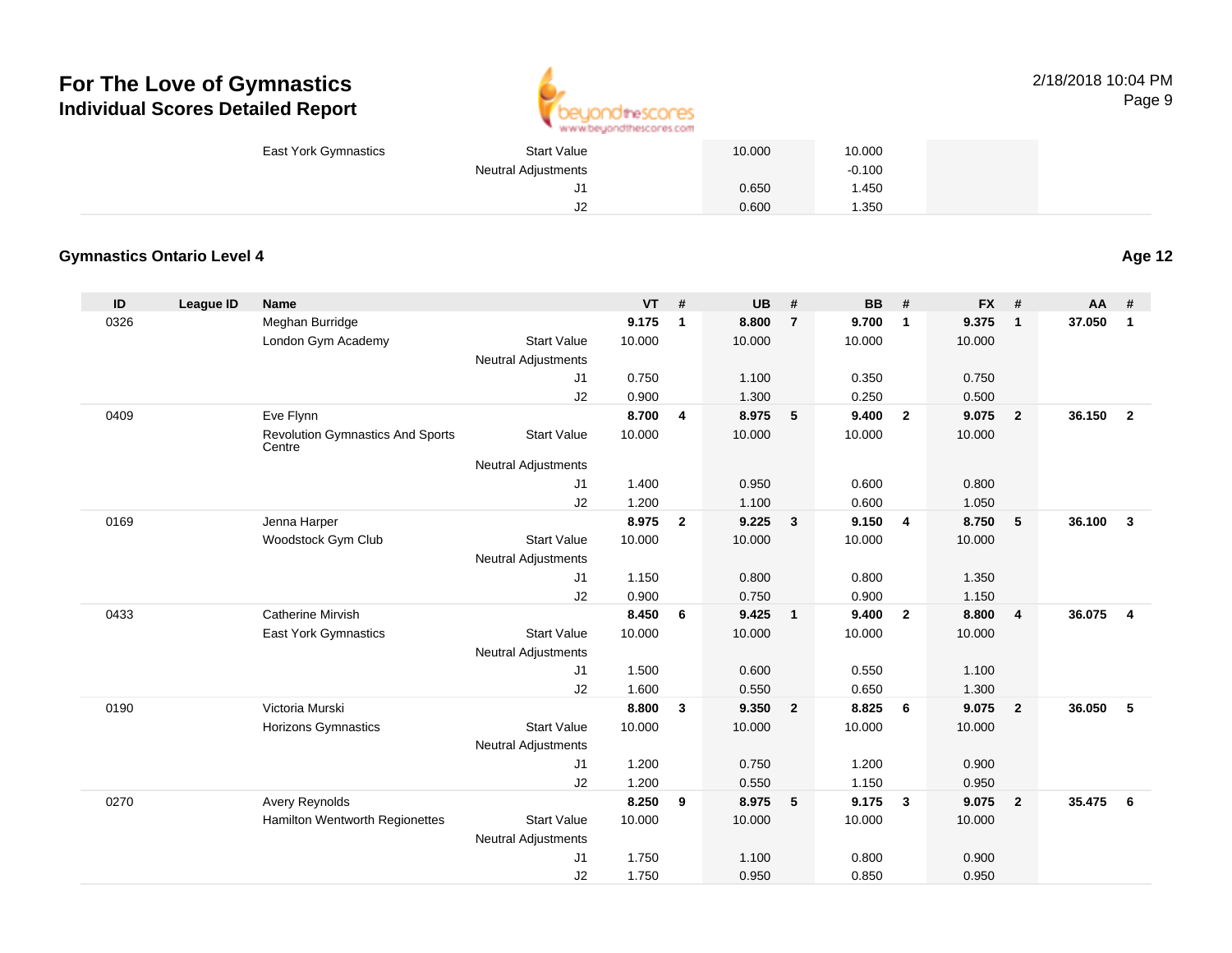

Page 10

| 0259 | <b>Emily Cook</b>                                 |                            | 8.375  | - 8            | 8.875  | 6              | 9.400  | $\overline{\mathbf{2}}$ | 8.425  | $\overline{7}$          | 35.075 | $\overline{7}$ |
|------|---------------------------------------------------|----------------------------|--------|----------------|--------|----------------|--------|-------------------------|--------|-------------------------|--------|----------------|
|      | Hamilton Wentworth Regionettes                    | <b>Start Value</b>         | 10.000 |                | 10.000 |                | 10.000 |                         | 10.000 |                         |        |                |
|      |                                                   | <b>Neutral Adjustments</b> |        |                |        |                |        |                         |        |                         |        |                |
|      |                                                   | J1                         | 1.650  |                | 1.050  |                | 0.550  |                         | 1.450  |                         |        |                |
|      |                                                   | J2                         | 1.600  |                | 1.200  |                | 0.650  |                         | 1.700  |                         |        |                |
| 0040 | Serina Santo                                      |                            | 8.650  | 5              | 8.725  | 8              | 8.900  | 5                       | 8.750  | 5                       | 35.025 | -8             |
|      | Niagara Acro Cats                                 | <b>Start Value</b>         | 10.000 |                | 10.000 |                | 10.000 |                         | 10.000 |                         |        |                |
|      |                                                   | Neutral Adjustments        |        |                |        |                |        |                         |        |                         |        |                |
|      |                                                   | J1                         | 1.300  |                | 1.250  |                | 1.100  |                         | 1.250  |                         |        |                |
|      |                                                   | J2                         | 1.400  |                | 1.300  |                | 1.100  |                         | 1.250  |                         |        |                |
| 0408 | Alexandra Drukten                                 |                            | 8.400  | $\overline{7}$ | 9.150  | $\overline{4}$ | 8.175  | 9                       | 8.700  | 6                       | 34.425 | 9              |
|      | <b>Revolution Gymnastics And Sports</b><br>Centre | <b>Start Value</b>         | 10.000 |                | 10.000 |                | 10.000 |                         | 10.000 |                         |        |                |
|      |                                                   | <b>Neutral Adjustments</b> |        |                |        |                |        |                         |        |                         |        |                |
|      |                                                   | J1                         | 1.500  |                | 0.750  |                | 1.800  |                         | 1.200  |                         |        |                |
|      |                                                   | J2                         | 1.700  |                | 0.950  |                | 1.850  |                         | 1.400  |                         |        |                |
| 0191 | Sara Ford                                         |                            | 8.700  | 4              | 8.225  | 10             | 8.625  | $\overline{7}$          | 8.850  | $\overline{\mathbf{3}}$ | 34.400 | 10             |
|      | Horizons Gymnastics                               | <b>Start Value</b>         | 10.000 |                | 10.000 |                | 10.000 |                         | 10.000 |                         |        |                |
|      |                                                   | Neutral Adjustments        |        |                |        |                |        |                         |        |                         |        |                |
|      |                                                   | J1                         | 1.350  |                | 1.800  |                | 1.300  |                         | 1.100  |                         |        |                |
|      |                                                   | J2                         | 1.250  |                | 1.750  |                | 1.450  |                         | 1.200  |                         |        |                |
| 0170 | Talia Thompson                                    |                            | 7.800  | 10             | 8.650  | 9              | 8.325  | 8                       | 8.000  | 8                       | 32.775 | 11             |
|      | Woodstock Gym Club                                | <b>Start Value</b>         | 10.000 |                | 10.000 |                | 10.000 |                         | 10.000 |                         |        |                |
|      |                                                   | Neutral Adjustments        |        |                |        |                |        |                         |        |                         |        |                |
|      |                                                   | J <sub>1</sub>             | 2.300  |                | 1.250  |                | 1.600  |                         | 1.800  |                         |        |                |
|      |                                                   | J2                         | 2.100  |                | 1.450  |                | 1.750  |                         | 2.200  |                         |        |                |

#### **Gymnastics Ontario Level 4**

| ID   | League ID | <b>Name</b>                 |                            | $VT$ # |    | <b>UB</b> | - #            | <b>BB</b> | -#                      | <b>FX</b> | # | $AA$ # |   |
|------|-----------|-----------------------------|----------------------------|--------|----|-----------|----------------|-----------|-------------------------|-----------|---|--------|---|
| 0434 |           | Anya Gibbs                  |                            | 8.950  | 3  | 9.450     | $\blacksquare$ | 9.625     |                         | 9.125     |   | 37.150 |   |
|      |           | <b>East York Gymnastics</b> | <b>Start Value</b>         | 10.000 |    | 10.000    |                | 10.000    |                         | 10.000    |   |        |   |
|      |           |                             | <b>Neutral Adjustments</b> |        |    |           |                |           |                         |           |   |        |   |
|      |           |                             | J1                         | 1.000  |    | 0.550     |                | 0.350     |                         | 1.000     |   |        |   |
|      |           |                             | J2                         | 1.100  |    | 0.550     |                | 0.400     |                         | 0.750     |   |        |   |
| 0449 |           | Rachel Wagner               |                            | 8.725  | -5 | 9.300 2   |                | 9.300     | $\overline{\mathbf{2}}$ | 8.825     |   | 36.150 | 2 |
|      |           | Niagara Acro Cats           | <b>Start Value</b>         | 10.000 |    | 10.000    |                | 10.000    |                         | 10.000    |   |        |   |
|      |           |                             | <b>Neutral Adjustments</b> |        |    |           |                |           |                         |           |   |        |   |
|      |           |                             | ال                         | 350ء ا |    | 0.750     |                | 0.650     |                         | 1.050     |   |        |   |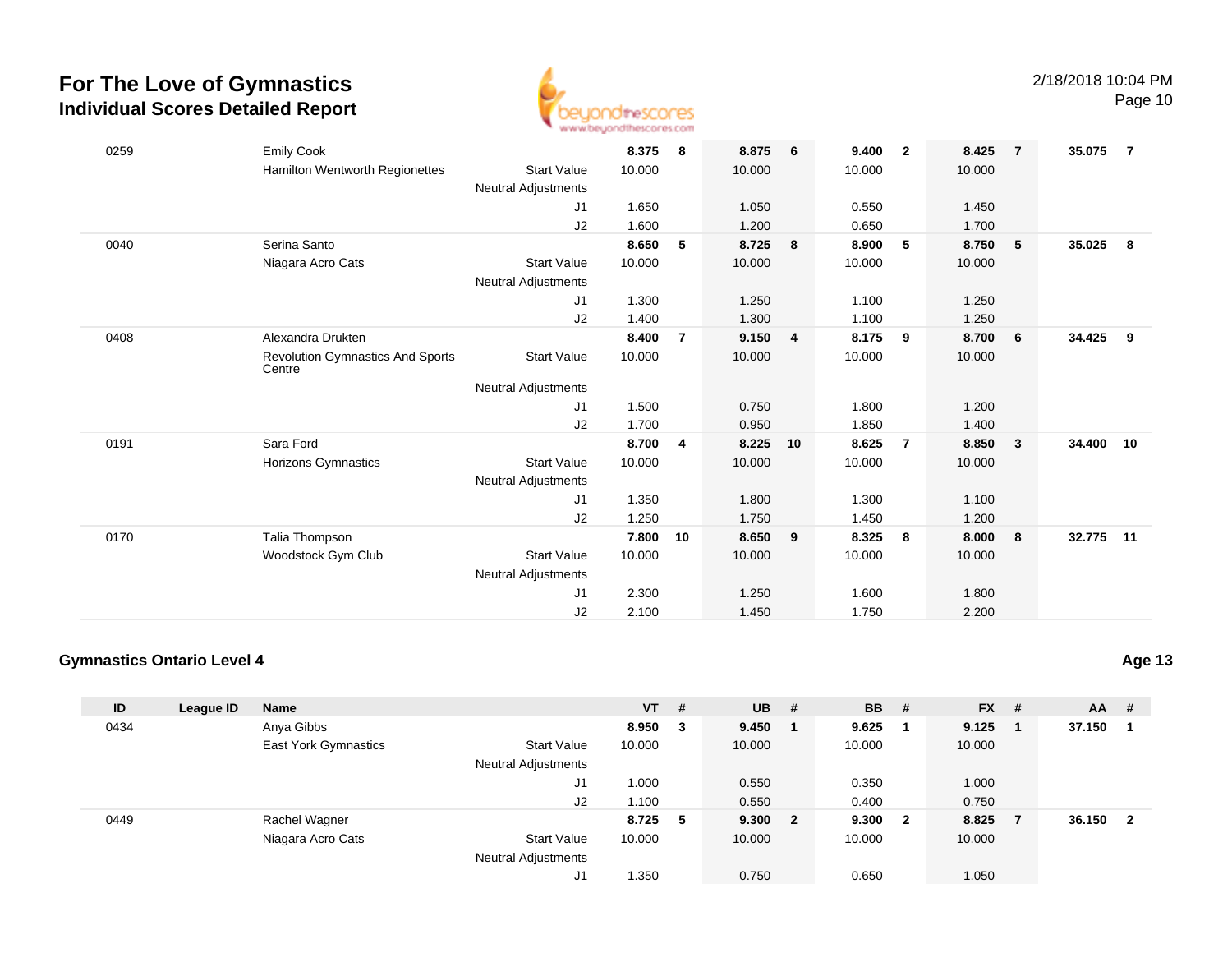

Page 11

|      |                                                   | J2                                        | 1.200  |                | 0.650  |                | 0.750    |                | 1.300  |                |        |                         |
|------|---------------------------------------------------|-------------------------------------------|--------|----------------|--------|----------------|----------|----------------|--------|----------------|--------|-------------------------|
| 0414 | Aurora Sportel                                    |                                           | 9.100  | $\mathbf{1}$   | 8.725  | $\overline{7}$ | 9.175    | 4              | 8.950  | $\overline{4}$ | 35.950 | $\mathbf{3}$            |
|      | <b>Revolution Gymnastics And Sports</b><br>Centre | <b>Start Value</b>                        | 10.000 |                | 10.000 |                | 10.000   |                | 10.000 |                |        |                         |
|      |                                                   | Neutral Adjustments                       |        |                |        |                |          |                |        |                |        |                         |
|      |                                                   | J1                                        | 1.000  |                | 1.300  |                | 0.800    |                | 0.950  |                |        |                         |
|      |                                                   | J2                                        | 0.800  |                | 1.250  |                | 0.850    |                | 1.150  |                |        |                         |
| 0419 | <b>Eden Riddall</b>                               |                                           | 8.750  | 4              | 9.150  | $\overline{4}$ | 9.050    | 6              | 8.900  | 5              | 35.850 | $\overline{\mathbf{4}}$ |
|      | <b>Revolution Gymnastics And Sports</b><br>Centre | <b>Start Value</b>                        | 10.000 |                | 10.000 |                | 10.000   |                | 10.000 |                |        |                         |
|      |                                                   | <b>Neutral Adjustments</b>                |        |                |        |                |          |                |        |                |        |                         |
|      |                                                   | J1                                        | 1.200  |                | 1.000  |                | 1.000    |                | 1.200  |                |        |                         |
|      |                                                   | J2                                        | 1.300  |                | 0.700  |                | 0.900    |                | 1.000  |                |        |                         |
| 0450 | Larissa Birtch                                    |                                           | 8.325  | 8              | 9.300  | $\overline{2}$ | 9.250    | $\mathbf{3}$   | 8.875  | 6              | 35.750 | 5                       |
|      | London Gym Academy                                | <b>Start Value</b><br>Neutral Adjustments | 10.000 |                | 10.000 |                | 10.000   |                | 10.000 |                |        |                         |
|      |                                                   | J1                                        | 1.850  |                | 0.600  |                | 0.750    |                | 1.200  |                |        |                         |
|      |                                                   | J2                                        | 1.500  |                | 0.800  |                | 0.750    |                | 1.050  |                |        |                         |
| 0435 | Raquel Mandel                                     |                                           | 8.350  | $\overline{7}$ | 9.250  | $\mathbf{3}$   | 9.025    | $\overline{7}$ | 9.075  | $\overline{2}$ | 35.700 | 6                       |
|      | East York Gymnastics                              | <b>Start Value</b>                        | 10.000 |                | 10.000 |                | 10.000   |                | 10.000 |                |        |                         |
|      |                                                   | <b>Neutral Adjustments</b>                |        |                |        |                | $-0.100$ |                |        |                |        |                         |
|      |                                                   | J1                                        | 1.700  |                | 0.800  |                | 0.900    |                | 0.850  |                |        |                         |
|      |                                                   | J2                                        | 1.600  |                | 0.700  |                | 0.850    |                | 1.000  |                |        |                         |
| 0411 | Emma Lauckner                                     |                                           | 8.675  | 6              | 9.075  | 5              | 8.650    | 10             | 8.825  | $\overline{7}$ | 35.225 | $\overline{7}$          |
|      | <b>Revolution Gymnastics And Sports</b><br>Centre | <b>Start Value</b>                        | 10.000 |                | 10.000 |                | 10.000   |                | 10.000 |                |        |                         |
|      |                                                   | <b>Neutral Adjustments</b>                |        |                |        |                |          |                |        |                |        |                         |
|      |                                                   | J1                                        | 1.350  |                | 0.900  |                | 1.300    |                | 1.300  |                |        |                         |
|      |                                                   | J2                                        | 1.300  |                | 0.950  |                | 1.400    |                | 1.050  |                |        |                         |
| 0405 | Alexandra Menko                                   |                                           | 9.025  | $\overline{2}$ | 8.575  | 9              | 8.575 11 |                | 9.000  | $\mathbf{3}$   | 35.175 | 8                       |
|      | <b>Revolution Gymnastics And Sports</b><br>Centre | <b>Start Value</b>                        | 10.000 |                | 10.000 |                | 10.000   |                | 10.000 |                |        |                         |
|      |                                                   | Neutral Adjustments                       |        |                |        |                |          |                |        |                |        |                         |
|      |                                                   | J1                                        | 0.950  |                | 1.500  |                | 1.400    |                | 1.100  |                |        |                         |
|      |                                                   | J2                                        | 1.000  |                | 1.350  |                | 1.450    |                | 0.900  |                |        |                         |
| 0406 | <b>Sydney Barnes</b>                              |                                           | 8.250  | 9              | 8.875  | 6              | 8.825    | 9              | 8.675  | 9              | 34.625 | 9                       |
|      | <b>Revolution Gymnastics And Sports</b><br>Centre | <b>Start Value</b>                        | 10.000 |                | 10.000 |                | 10.000   |                | 10.000 |                |        |                         |
|      |                                                   | <b>Neutral Adjustments</b>                |        |                |        |                |          |                |        |                |        |                         |
|      |                                                   | J1                                        | 1.850  |                | 1.050  |                | 1.200    |                | 1.250  |                |        |                         |
|      |                                                   | J2                                        | 1.650  |                | 1.200  |                | 1.150    |                | 1.400  |                |        |                         |
| 0039 | Melanie Nolan                                     |                                           | 7.825  | 10             | 8.650  | 8              | 9.100    | 5              | 7.800  | 10             | 33.375 | 10                      |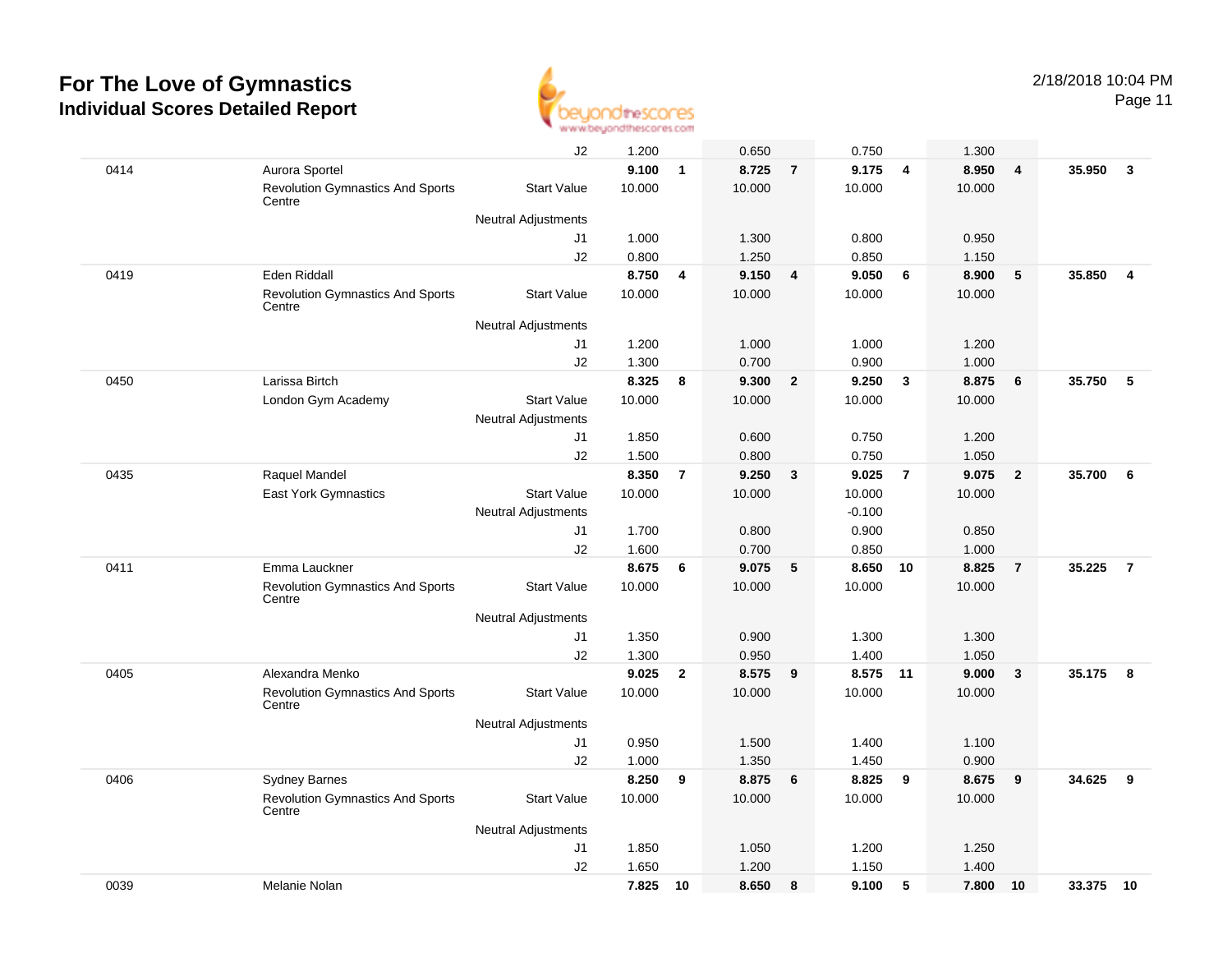

2/18/2018 10:04 PMPage 12

|      | Niagara Acro Cats                     | Start Value<br><b>Neutral Adjustments</b> | 10.000 |   | 10.000 |    | 10.000 |    | 10.000 |     |                |
|------|---------------------------------------|-------------------------------------------|--------|---|--------|----|--------|----|--------|-----|----------------|
|      |                                       | J1                                        | 2.150  |   | 1.250  |    | 0.850  |    | 2.000  |     |                |
|      |                                       | J2                                        | 2.200  |   | 1.450  |    | 0.950  |    | 2.400  |     |                |
| 0448 | Martina Ferraro                       |                                           | 8.675  | 6 | 6.550  | 10 | 8.950  | -8 | 8.700  | - 8 | 32.875<br>- 11 |
|      | <b>Hamilton Wentworth Regionettes</b> | <b>Start Value</b>                        | 10.000 |   | 10.000 |    | 10.000 |    | 10.000 |     |                |
|      |                                       | <b>Neutral Adjustments</b>                |        |   |        |    |        |    |        |     |                |
|      |                                       | J1                                        | 1.350  |   | 3.700  |    | 1.050  |    | 1.400  |     |                |
|      |                                       | J2                                        | 1.300  |   | 3.200  |    | 1.050  |    | 1.200  |     |                |

#### **Gymnastics Ontario Level 4**

| ID   | League ID | <b>Name</b>                                       |                            | <b>VT</b> | #              | <b>UB</b> | #                       | <b>BB</b> | #                       | <b>FX</b> | #              | $AA$ # |                |
|------|-----------|---------------------------------------------------|----------------------------|-----------|----------------|-----------|-------------------------|-----------|-------------------------|-----------|----------------|--------|----------------|
| 0334 |           | Kayla Farrugia                                    |                            | 9.250     | $\mathbf 1$    | 8.575     | $\overline{\mathbf{4}}$ | 9.575     | $\overline{1}$          | 8.950     | $\mathbf{1}$   | 36.350 | 1              |
|      |           | London Gym Academy                                | <b>Start Value</b>         | 10.000    |                | 10.000    |                         | 10.000    |                         | 10.000    |                |        |                |
|      |           |                                                   | <b>Neutral Adjustments</b> |           |                |           |                         |           |                         |           |                |        |                |
|      |           |                                                   | J1                         | 0.800     |                | 1.550     |                         | 0.350     |                         | 1.150     |                |        |                |
|      |           |                                                   | J2                         | 0.700     |                | 1.300     |                         | 0.500     |                         | 0.950     |                |        |                |
| 0421 |           | Olivia Eagles                                     |                            | 9.125     | $\overline{2}$ | 9.050     | $\overline{1}$          | 8.825     | 5                       | 8.800     | $\overline{2}$ | 35.800 | $\overline{2}$ |
|      |           | <b>Revolution Gymnastics And Sports</b><br>Centre | <b>Start Value</b>         | 10.000    |                | 10.000    |                         | 10.000    |                         | 10.000    |                |        |                |
|      |           |                                                   | <b>Neutral Adjustments</b> |           |                |           |                         |           |                         |           |                |        |                |
|      |           |                                                   | J1                         | 0.950     |                | 0.950     |                         | 1.200     |                         | 1.300     |                |        |                |
|      |           |                                                   | J2                         | 0.800     |                | 0.950     |                         | 1.150     |                         | 1.100     |                |        |                |
| 0194 |           | Sierra Beamish                                    |                            | 8.800     | 3              | 8.475     | $-5$                    | 9.400     | $\overline{\mathbf{2}}$ | 8.500     | 6              | 35.175 | 3              |
|      |           | <b>Simcoe Gliders Gymnastics</b>                  | <b>Start Value</b>         | 10.000    |                | 10.000    |                         | 10.000    |                         | 10.000    |                |        |                |
|      |           |                                                   | <b>Neutral Adjustments</b> |           |                |           |                         |           |                         |           |                |        |                |
|      |           |                                                   | J1                         | 1.200     |                | 1.550     |                         | 0.650     |                         | 1.350     |                |        |                |
|      |           |                                                   | J2                         | 1.200     |                | 1.500     |                         | 0.550     |                         | 1.650     |                |        |                |
| 0195 |           | Madalyn McCarthy                                  |                            | 8.450     | 5              | 8.875     | $\overline{2}$          | 8.775     | - 6                     | 8.350     | 8              | 34.450 | $\overline{4}$ |
|      |           | Simcoe Gliders Gymnastics                         | <b>Start Value</b>         | 10.000    |                | 10.000    |                         | 10.000    |                         | 10.000    |                |        |                |
|      |           |                                                   | <b>Neutral Adjustments</b> |           |                |           |                         |           |                         |           |                |        |                |
|      |           |                                                   | J1                         | 1.400     |                | 1.100     |                         | 1.200     |                         | 1.550     |                |        |                |
|      |           |                                                   | J2                         | 1.700     |                | 1.150     |                         | 1.250     |                         | 1.750     |                |        |                |
| 0101 |           | Elisabeth Lawton                                  |                            | 8.325     | 6              | 8.600     | $\overline{\mathbf{3}}$ | 8.725     | $\overline{7}$          | 8.775     | 3              | 34.425 | 5              |
|      |           | Alpha Gymnastics Academy                          | <b>Start Value</b>         | 10.000    |                | 10.000    |                         | 10.000    |                         | 10.000    |                |        |                |
|      |           |                                                   | <b>Neutral Adjustments</b> |           |                |           |                         |           |                         |           |                |        |                |
|      |           |                                                   | J1                         | 1.700     |                | 1.450     |                         | 1.300     |                         | 1.250     |                |        |                |
|      |           |                                                   | J2                         | 1.650     |                | 1.350     |                         | 1.250     |                         | 1.200     |                |        |                |

**Age 15+**